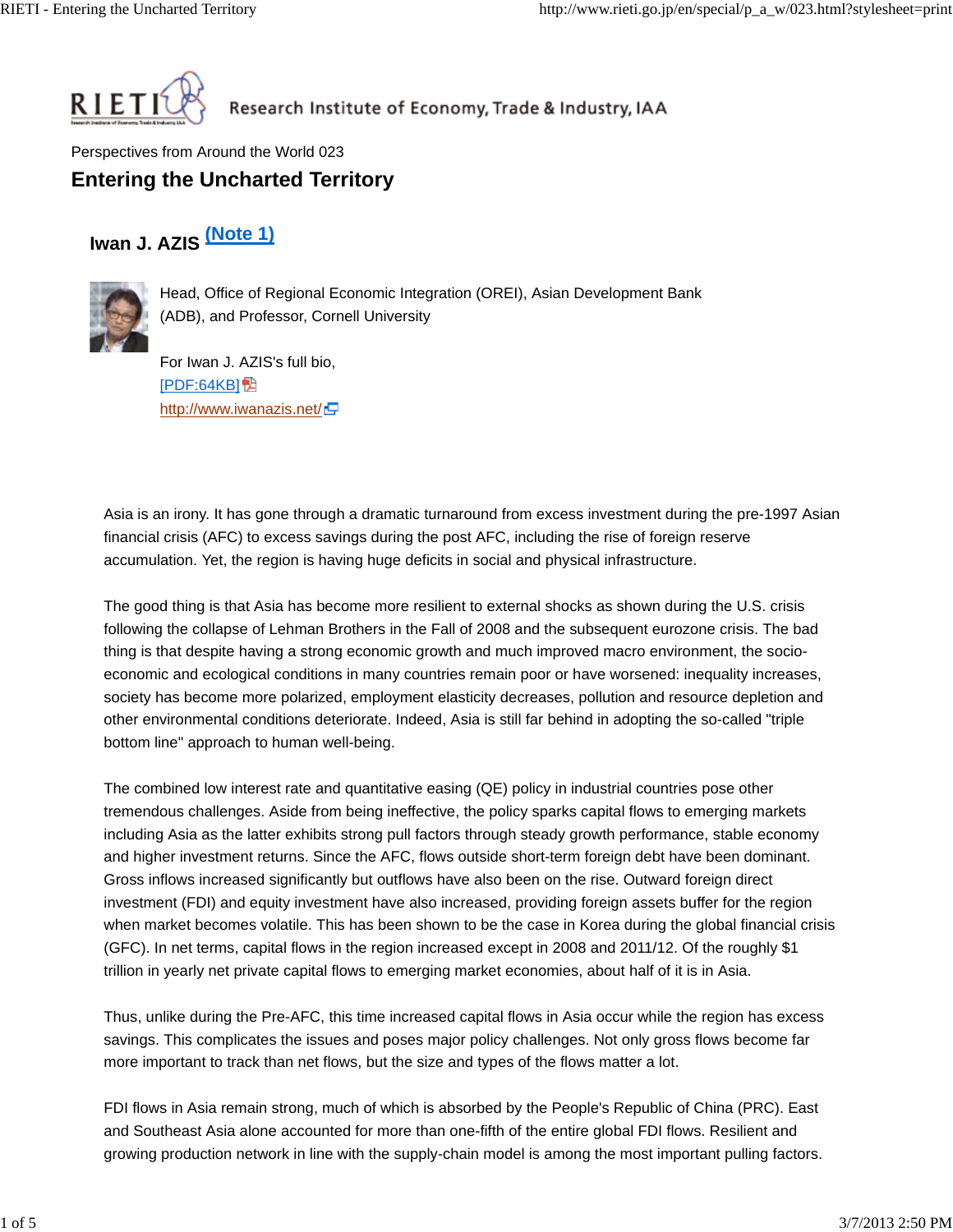The rebalancing process of moving towards more domestic-demand oriented growth also offers opportunities for investors to exploit growing domestic demand in the region. Flows through equity markets have also been strong due to global sentiment and reforms in many Asian countries. Foreign purchases of domestic stock surged, so did inflows through non-bank private creditors. In the current environment of low returns and slow growth in industrial countries, the steady growth of Asia's bond markets offers a good opportunity for foreign investors. In some countries, the foreign-owned share of local-currency bond markets is high—as much as one-third—and continues to rise. Increased bank deposits by non-residents add to the size of inflows, as the interest rate differential persists and even widens.

While rising capital flows can be beneficial to recipient countries, their volatile pattern and pro-cyclicality can act as a channel for the build-up of financial risks and imbalances. Compared to what happened during the 1997 AFC, recent flows following the GFC are larger in size (see Chart 1), and as the more detailed analysis below shows, they are also more volatile.



**Chart 1. Gross Capital Flows in Selected ASEAN+3 Countries**

*1) Includes Indonesia, Japan, Republic of Korea, the Philippines, and Thailand*

It is useful to classify gross inflows into "surges" when there is a sharp increase in inflows, and "stops" when there is a sharp decrease in inflows. For gross outflows, "flight" and "retrenchment" are used when outflows indicate a sharp increase and decrease, respectively. It is also useful to break down the flows into three types: (1) "equities" consisting of direct investment and equity portfolios; (2) "debt" comprising of debt securities and others including derivatives; and (3) "bank" flows (Note 2). Flows are considered as equities-led, debt-led, and bank-led if the increase in flows is mainly through equities, debt, and bank, respectively.

Using a one-standard deviation of the change in the mean capital flows as the limit (shown as the dash lines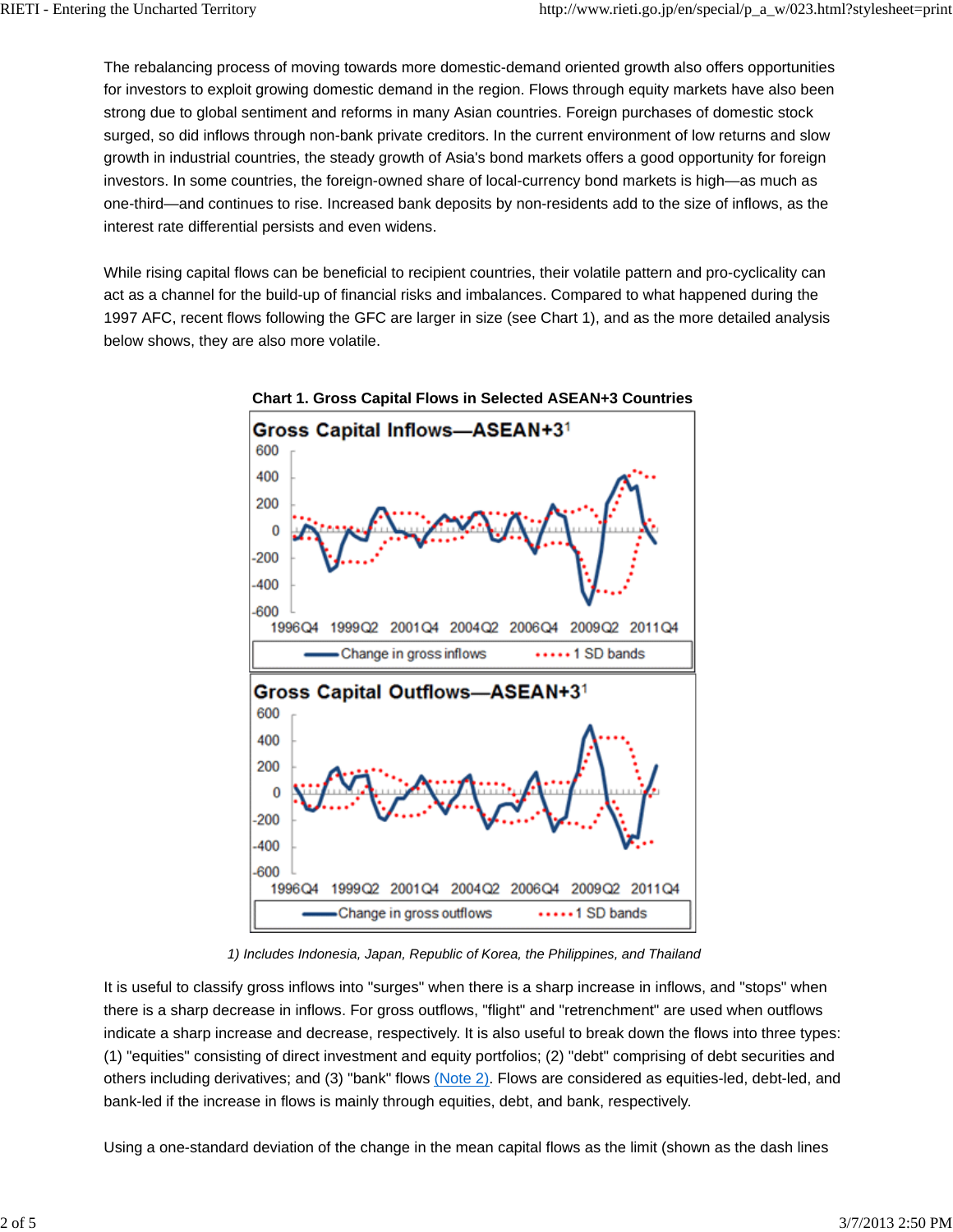in Chart 1) beyond which capital flows are labeled differently according to their waves, the following episodes are observed in ASEAN+3:

"Surge" in inflows: equity-led occurred during 2004Q2, 2009Q4-2010Q1; debt-led (excl. banking flows) occurred in 2003Q1, 2007Q3, 2010Q2-2010Q3; and banking flows-led emerged during 2000Q1-2000Q3, 2002Q4, 2004Q3.

"Stop" in inflows: equity-led happened in 2006Q3-2006Q4, 2008Q3; debt-led (excl. banking flows) in 1998Q3, 2008Q4-2009Q1; and bank-led in 1996Q4, 1998Q1-1998Q2, 2001Q4-2002Q1, 2005Q1-2005Q2.

"Flight" in outflows: equity-led were in 2003Q1, 2009Q4; and bank-led in 1997Q2-1997Q3, 2000Q1-2000Q3, 2002Q4, 2004Q3-2004Q4, 2007Q2-2007Q3, 2010Q1-2010Q3.

"Retrenchment" in outflows: there was no equity-led, while the debt-led took place during 1998Q2, 2006Q2-2006Q4, 2008Q4, 2011Q3-2011Q4; and bank-led occurred in 1998Q3, 2001Q4-2002Q1, 2003Q4-2004Q1, 2008Q3, 2009Q1.

Thus, the rising volatility of capital flows in the region has not been uniform, and bank-led flows occurred most frequently. This poses more difficult challenges to maintain financial and macro stability.

Three important implications are worth to note. First, macro prudential policy becomes prominent yet more difficult. In the case of the banking sector, for example, the policy is now focusing on both the asset side (e.g., reduce loan-to-value ratio) and the liability side (e.g., mitigate the rising trend of non-core liabilities through bank-led flows). The latter can affect the former by way of banks' shift towards more risk-taking behavior and higher leverage. In times of external shock, when deleveraging occurs as in the recent episode of eurozone crisis, the system may suffer a credit crunch. But the shock impact can be far greater than this. With a stronger currency as a result of capital inflows, the balance sheet position of borrowers improves, generating even greater risk-taking in the part of banks and stimulating further inflows through cross-border bank-led capital flows (Note 3). Various initiatives have been proposed in this context. Imposing some sort of levy to non-core liability is among those frequently discussed.

Secondly, there is a growing recognition that countries may need to depart from the First Best to the Second Best approach. The frictionless outcome of capital account liberalization is now seriously questioned, as the episode of financial crisis has become more frequent following liberalization. Even in industrial countries where the necessary institutional factors (often stated as the pre-condition for successful financial and capital account liberalization) are already in place, the First Best approach disappoints many of its proponents. In emerging Asia, those with a liberalized system began to impose some forms of capital controls (i.e., introducing new friction to offset the existing one). There are several justifications, most important of which is to avoid possible instability caused by the torrent of hot money. In the more export-oriented countries, ensuring competitive exchange rates is another reason for intervention. But controls can also have negative externalities that have some multilateral effects. Benefits that may accrue to countries imposing controls may have costly effects on other countries. The case of exchange rate intervention (competitive devaluation) is a notable example, from which the global financial stability can be affected. This is the reason why global institution like the International Monetary Fund (IMF) needs to set the best course of direction in terms of the type and nature of intervention member countries should take.

The third implication is on the need to have better policy coordination. On this front, unfortunately Asia did not have a good track record. There has been little formal coordination and cooperation in managing capital flows or any macroeconomic affairs for that matter. The clear trend of increased integration in trade and finance observed thus far has been more market-driven supported by unilateral policies, not the result of formal cooperation or coordination. Information sharing is the only significant form, exemplified by the Economic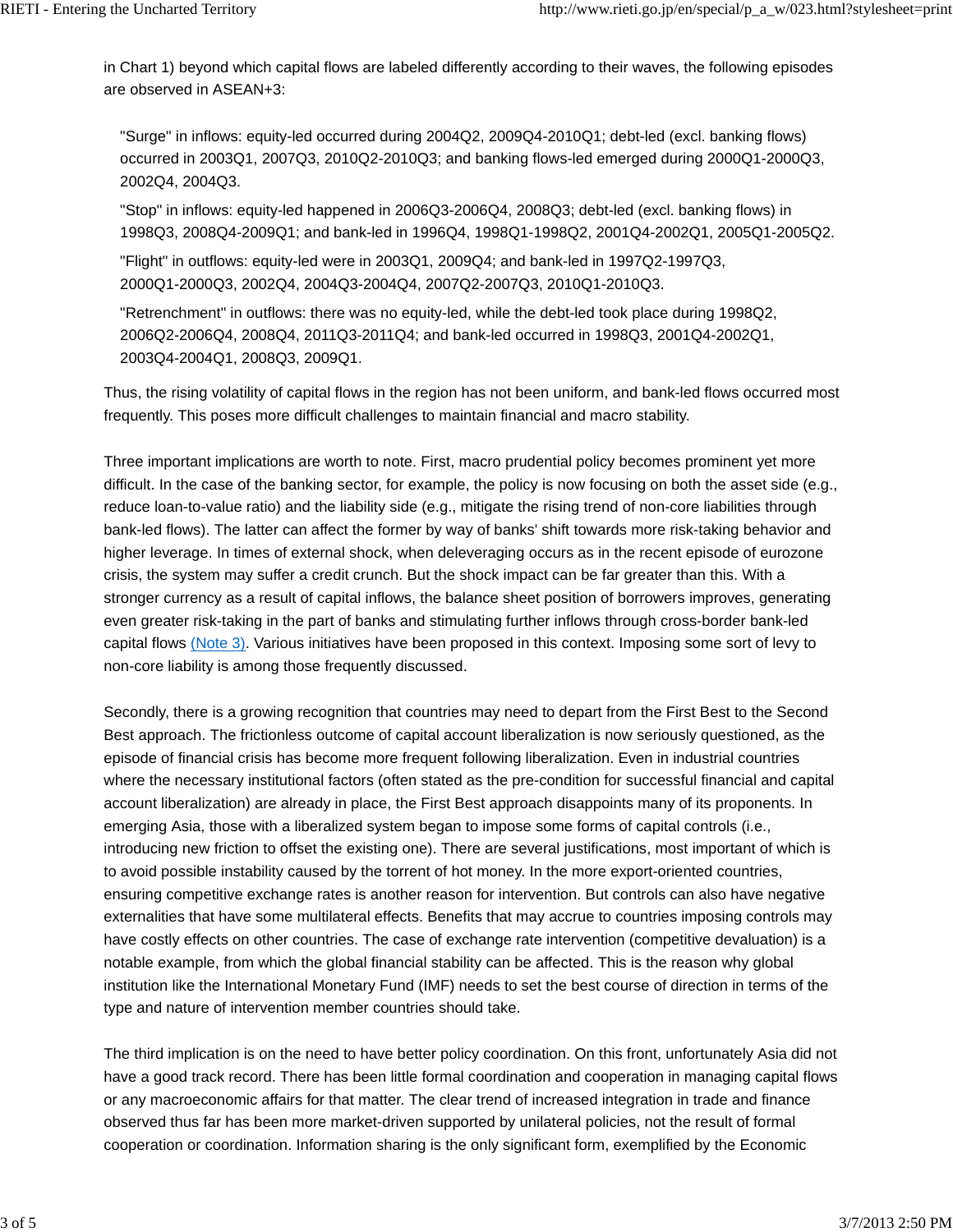Review and Policy Dialogue (ERPD) process in ASEAN+3. Gradually, efforts to harmonize rules and regulations emerge as the case in local currency bond markets within the context of the Asian Bonds Market Initiative (ABMI). But a joint and common enforcement seems still a long way to go, let alone a loss sharing commitment as usually happens in a federal state (e.g., common deposit insurance scheme). Cross-border banking regulation is always discussed, but progress has been close to none.

All three implications are worrisome. Asian policy makers should be concerned. At the very least they should take a note. Given the prolonged eurozone crisis and the uncertainty over the sustainability of the U.S. recovery, what seems certain is the growing strain in the global financial markets. In an interdependent global system, one should never underestimate the power of financial contagion. Co-movements get more significant, and synchronized volatility is observed. Unlike the goods market, the financial market is a different "animal," featuring complex interrelations with asymmetric information and high unpredictability that may generate seemingly non-rational decisions by agents.

Arguing that Asia is insulated from the GFC is a sign of complacency. Stating that the channel of contagion is only through trade, thus affecting only export-oriented countries, reflects a misinformed admission. Even acknowledging the negative impact of GFC on trade finance and remittances in Asia, as stressed by the World Bank, still undermines the broader impact of financial contagion. Not only the risk of banks' changing behavior from rising debt flows is real, the fact that the Asian financial markets are relatively open—thanks to a series of past financial and capital account liberalization—makes the region prone to practically any external shocks. Despite the growing recognition in recent years about the downside risks of financial liberalization, it is not possible to reverse policies already in place, at least not immediately. Introducing some frictions, even if viewed as capital controls, is the only measure most Asian countries can take. And they did.

A fairly detailed study recently conducted at OREI-ADB clearly shows that both the Lehman shock in 2008 and the subsequent eurozone crisis have affected the Asian financial markets (Note 4). Spillovers on the size of financial returns and volatility are significant in most countries under study. More importantly, the transmission works through other financial markets as well, making it impossible to contain the effect by focusing only on one market or asset class.

Sure, almost all countries have tried to strengthen the domestic financial safety nets. Macro prudential policies have been implemented across the board but with various degrees of effectiveness (confusion remains, however, over what constitutes macro prudential as compared to standard prudential policies). But the scale of capital flows this time is unprecedented. The "push" factors are so huge, emanating from two of the world's major economies, Europe and the United States. Asia is clearly entering an uncharted territory. The power of an individual country's safety nets is nowhere near the damaging force that these enormous flows can exert. In short, the capacity of domestic safety nets needs to be augmented by regional safety nets. In ASEAN+3, the Chiang Mai Initiative Multilateral (CMIM) is already in place, and India has been leading the efforts to set up similar regional financial safety nets for South Asia. So, does this mean Asia has no reason to worry? Plenty of reasons.

All these initiatives are far from ready because of either internal inconsistencies in the framework or simply insufficient recognition about the potential damage a financial contagion can create. Inconsistencies can and should be corrected, but failing to recognize the danger of contagion is far more difficult to deal with. Some argue that progress has been made, albeit gradual. But capital flows and volatility in financial sector are hardly gradual. Once they start, the intensity and effects can be amplified rapidly. This is the reason why financial crisis is explainable but not predictable. Does Asia need one to realize the danger of entering the uncharted territory?